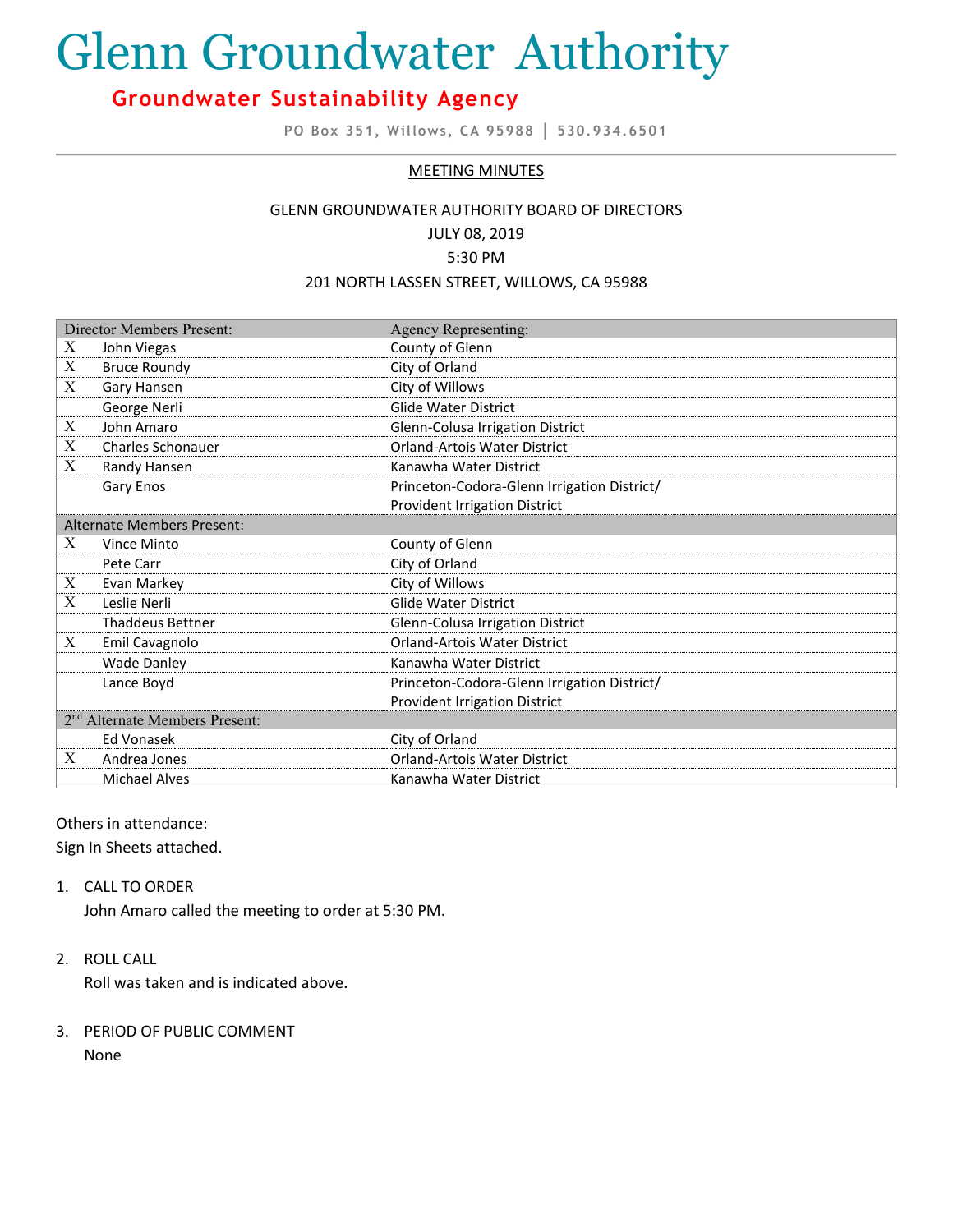## 4. FINANCIAL REPORT

- a. Review and accept Monthly Activities Report
- b. Review and consider approval of claims

The Monthly Activities Report and Claims Summary were included in the meeting packet materials. A motion was made to accept the Monthly Activities Report as presented.

Motion: Bruce Roundy, Second: Gary Hansen, Vote: Unanimous

A motion was made to approve claims as presented.

Motion: John Viegas, Second: Leslie Nerli, Vote: Unanimous

## 5. PUBLIC HEARING: GLENN GROUNDWATER AUTHORITY PROPERTY-RELATED FEE

John Amaro opened the Public Hearing to provide an opportunity for the public to comment and protest on the Authority's proposed property related fee. He stated the fee is intended to cover everyday operations of the Authority. These operations include administration, legal services, insurance, office and outreach materials, accounting, monitoring and reporting to the Department of Water Resources, and potentially some special studies. Mr. Amaro reviewed the hearing procedures.

Valerie Kincaid, the GGA's legal counsel, reviewed the Authority's compliance with the requirements of the Proposition 218 process. Dave Ceppos, a neutral facilitator from Sacramento State University Consensus and Collaboration Program provided background information on the Sustainable Groundwater Management Act (SGMA), the Glenn Groundwater Authority, and financing SGMA implementation.

Bruce Roundy commented the importance of keeping the state out, the benefits of local management, and the Board's desire to keep the fees as low as possible.

John Amaro commented on the benefits of local control and local representation.

Gary Hansen stated the all are affected and while nobody wants increased fees, we must comply with state law and keep the State Water Resources Control Board out of our business. The Board has worked hard to keep the fees as low as possible. The cities will pay the same per acre rate on behalf of the land owners within the city boundaries in order to save money in administrative costs and control costs.

John Viegas noted the collaboration between all the agencies to try to provide unity and protect our local groundwater.

Leslie Nerli stated she appreciates the involvement and commitment of the Board to keep it local and the importance of protecting the ability to manage locally.

Mr. Amaro reviewed the procedures for providing comments and notes there were approximately 43 individuals present. Mr. Amaro opened the Public Comment portion of the Hearing.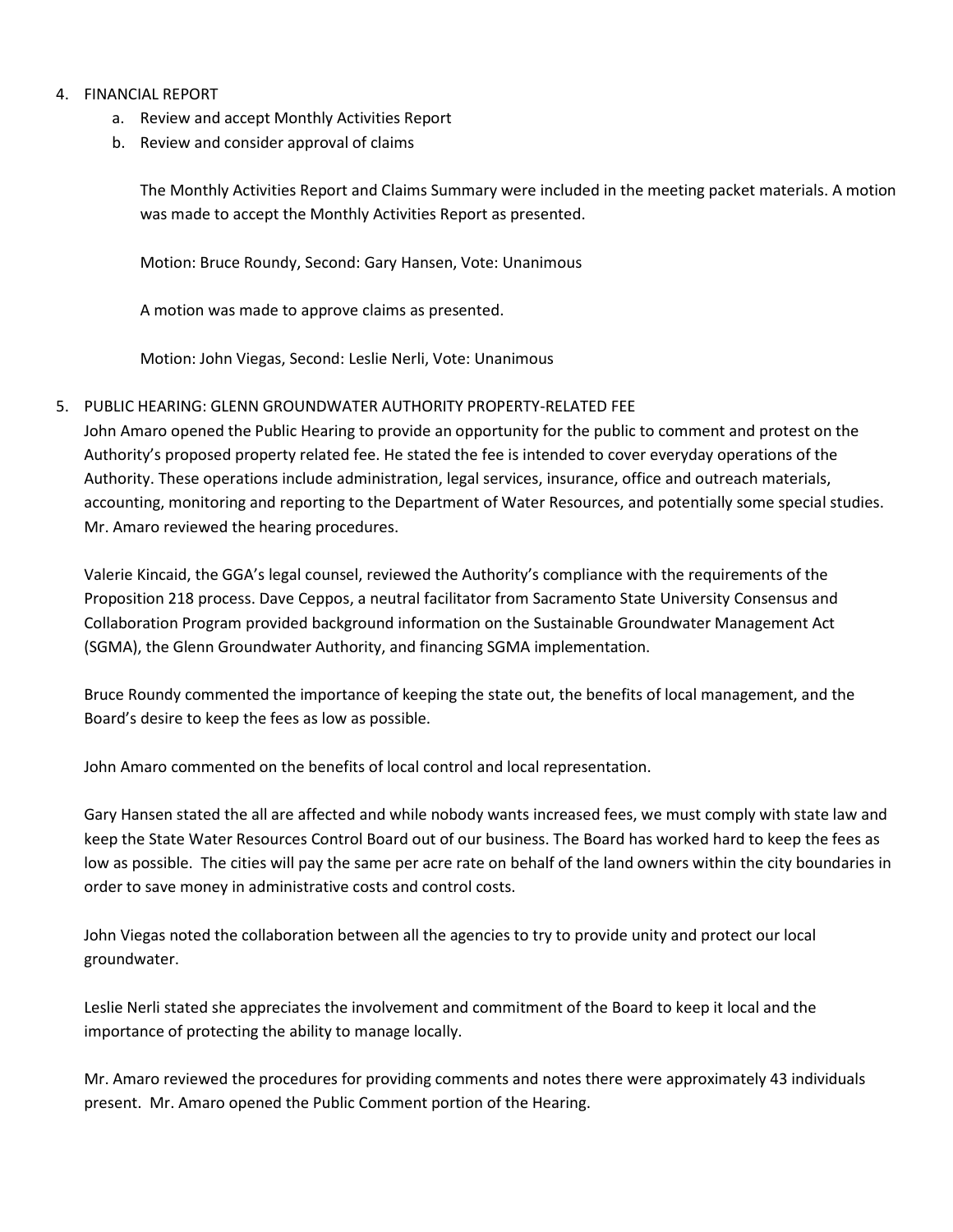Gwynn Turnbull-Weaver stated her comments are specific to the western boundary including the foothill areas that are non-irrigated. She feels the fee proposal incentivized non-irrigated lands to want the State to intervene as the fee would be lower under State control and the proposed structure subsidizes heavy groundwater users. She suggested a provision be made or a waiver process for those who do not irrigate lands to maintain the foothill areas. She also commented the foothill areas generally have a minimum parcel size of 160 acres which unfairly distributes votes when using a one vote per parcel structure.

Frances Lepp asked if the acreage has to have a well on it to be assessed.

Luke Reimers stated the fee is irresponsible and the cities are subsidized by rangeland. He supports the idea of a waiver process for the rangeland and cattle producers on the west side of the Colusa Subbasin.

Valerie Kincaid responded one consideration is that the State Water Board has the authority to implement an "interim plan" which is essentially the State's version of a GSP. Local control (GGA) has the ability to work with stakeholders to define local management areas, for instance for non-groundwater users. The State Water Board does not have that ability. It is a possibility that the State Water Board would cut historic non-groundwater users to zero allocations. Local management areas written into the plan would recognize this special circumstance, which would provide a specialized part of the plan, and potentially recognition in future fee constructs.

Luke Reimers responded that there is a significant cost associated with this and it will affect operations and the value of the land and the Board is capable of providing a waiver system and should be willing to do so.

Chris Souza stated they have a domestic well with 111 acres, and they irrigate about 25 acres of pasture with water from their pond. He asked why they are being charged for more than what they actually irrigate.

Holly Reimers stated she is representing several rangeland landowners. She stated as stipulated in Proposition 218 Section 6, it states fees are charged by an agency per parcel in exchange for providing a property related service. She believes they are not being provided a service or benefit in return for the fee as stipulated in the Proposition 218 process. She also asked why the Orland Unit Water Users are not here or represented. She also believes some landowners were not properly notified of the protest hearing.

Gladys Bettencourt stated she has about 60 acres with only a domestic well supply. She stated she cannot afford any increases in taxes on her limited income.

Rhonda Perkins stated water is a property right and that is why she is opposed to the fee.

Maryann Edmonson stated she only has one acre and the fee is not that significant for her but she questions the legality of the situation, not necessarily the Board, but regarding the law that was passed to enable the people to vote before a new tax is implemented. She asked if anyone challenged the State for saying there must be a board and implementing new property taxes on the landowners.

Jim Hughes stated we do have to fulfill the law but the options forced upon people are without exception and there is no negotiating. It is a blanket law. He represents three parcels. One is a church with a well that is not used for irrigation. The other two parcels have pasture irrigated with water from Glenn Colusa Irrigation District. There should be fairness in deciding who should pay. He does not believe parcels with only residential wells should have to pay this fee.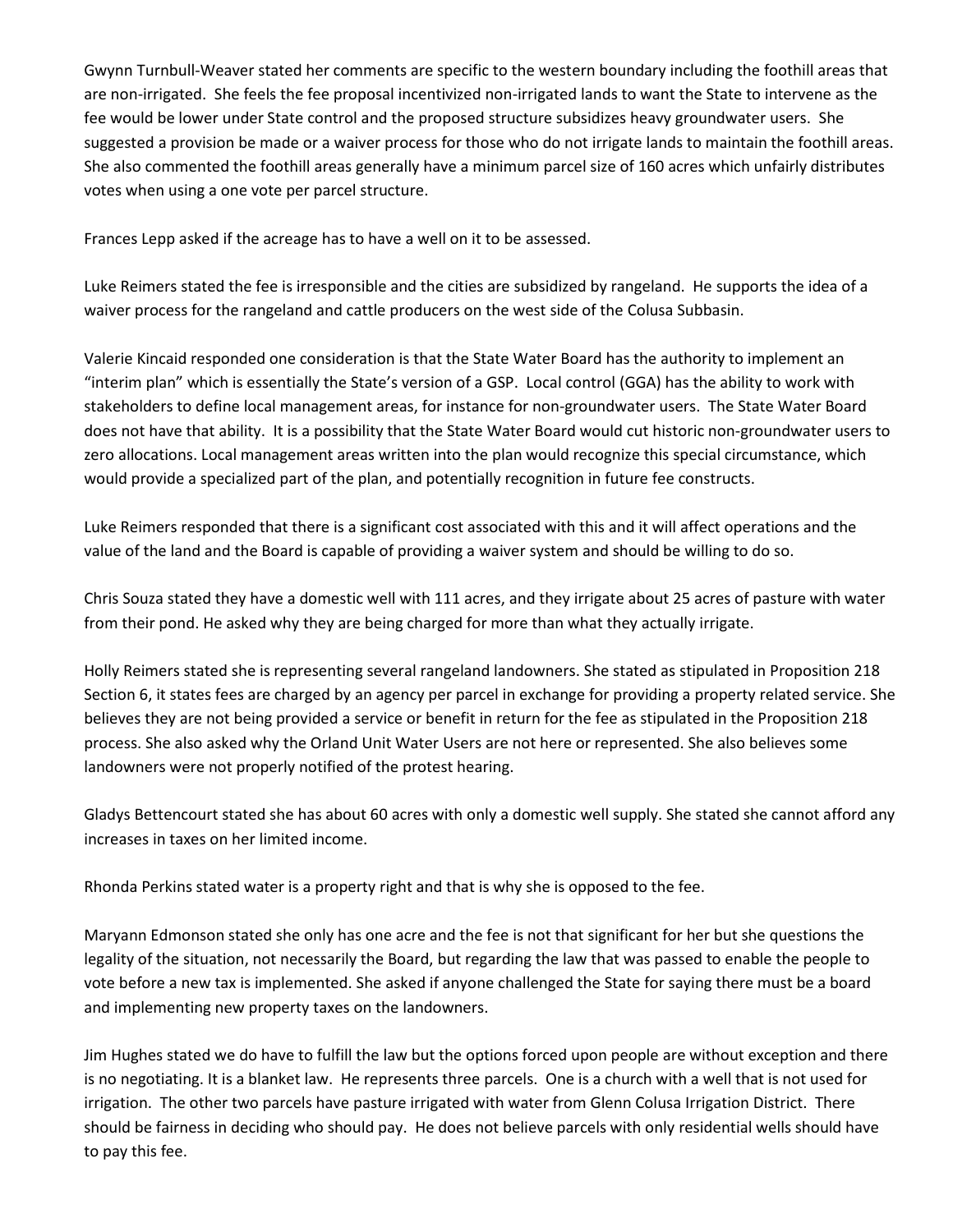Shaun Beckett stated his fee is about \$4 and he is not worried about his personal cost. However, he is also concerned about the rangeland. His wife owns about 800 acres that is essentially dryland/rangeland, fed by a natural spring. They already pay other water fees. He questions the mentality of the process; people are paying as a collective and not receiving a service that other people are benefitting from more than the west side people.

Gwynn Turnbull-Weaver stated the rangeland people cannot wait five years because once the plan is in place and compliance is reached, they will lose their leverage to have the fee removed. She stated the Proposition 218 process will not hold up because the votes should be based on a per acre basis, not per parcel. There are minimum parcel sizes and it is not a fair way of measuring. She believes the waiver process would not impact on the overall fee significantly, but would streamline the legal processes. She does not want the State to step in, but it is currently to rangeland peoples' financial benefit to let the State have control.

Val Shaw from Hamilton City is concerned about groundwater extraction and groundwater exportation out of the county for money.

Luke Reimers an audience member responded stating there is an ordinance against the exportation of groundwater out of the county.

Billy (last name not provided) stated he only has 13 acres and the fee is not significant for him; however, he feels that the fees will continue to go up and he only has dry ground.

Darla Nonella stated she believes there should be another proposal that is a usage-based fee rather than an acreage-based fee.

Seeing no further comments, Mr. Amaro closed the Public Comment portion of the Hearing. Valerie Kincaid explained the protest process. Mr. Amaro called for members of the public wishing to file a protest, to do so at this time. Members of the public were given time to submit written protests or remove any prior written protests.

Mr. Amaro closed the end of the Public Comment and protest portion of the Hearing. He instructed Provost & Prichard Consulting staff to unseal protests and begin the counting process. Mr. Amaro explained the counting process and invited the public to observe. Provost & Pritchard staff conducted the tabulation of protest ballots, which was projected on the screen for the public to view as each parcel was entered and counted.

# 6. CONSIDER ADOPTION OF RESOLUTION CERTIFYING THE RESULTS OF A PROPOSITION 218 MAJORITY PROTEST PROCEEDING AND SETTING THE AUTHORITY'S OPERATIONS FEE

The Board Meeting reconvened following the tabulation of protests. Provost & Pritchard staff stated there were 259 written protests submitted out of a possible 5,661. There was a motion that Resolution 2019-01 titled "A Resolution Certifying the Results of a Proposition 218 Majority Protest Proceeding and Setting the Authority's Operations Fee" be adopted.

Motion: Gary Hansen, Second: Bruce Roundy

AYES: John Viegas, Bruce Roundy, Gary Hansen, John Amaro, Chuck Schonauer, Randy Hansen, Leslie Nerli NOES: None ABSENT: Gary Enos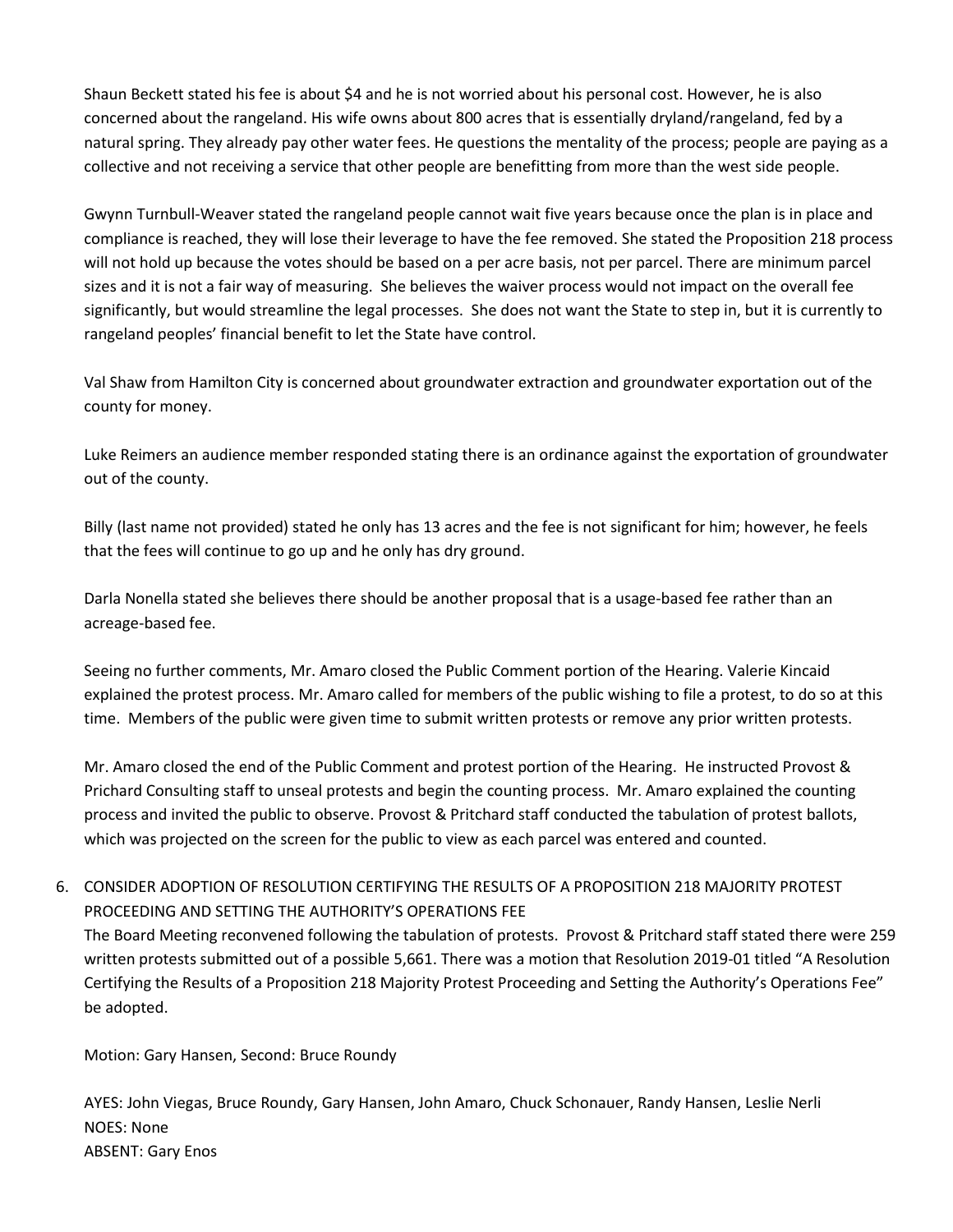### ABSTAINS: None

## 7. MEMBER REPORTS AND COMMENTS None

## 8. NEXT MEETING

The next meeting is scheduled for August 12, 2019 at 1:30 PM.

# 9. ADJOURN

The meeting was adjourned 9:09 PM.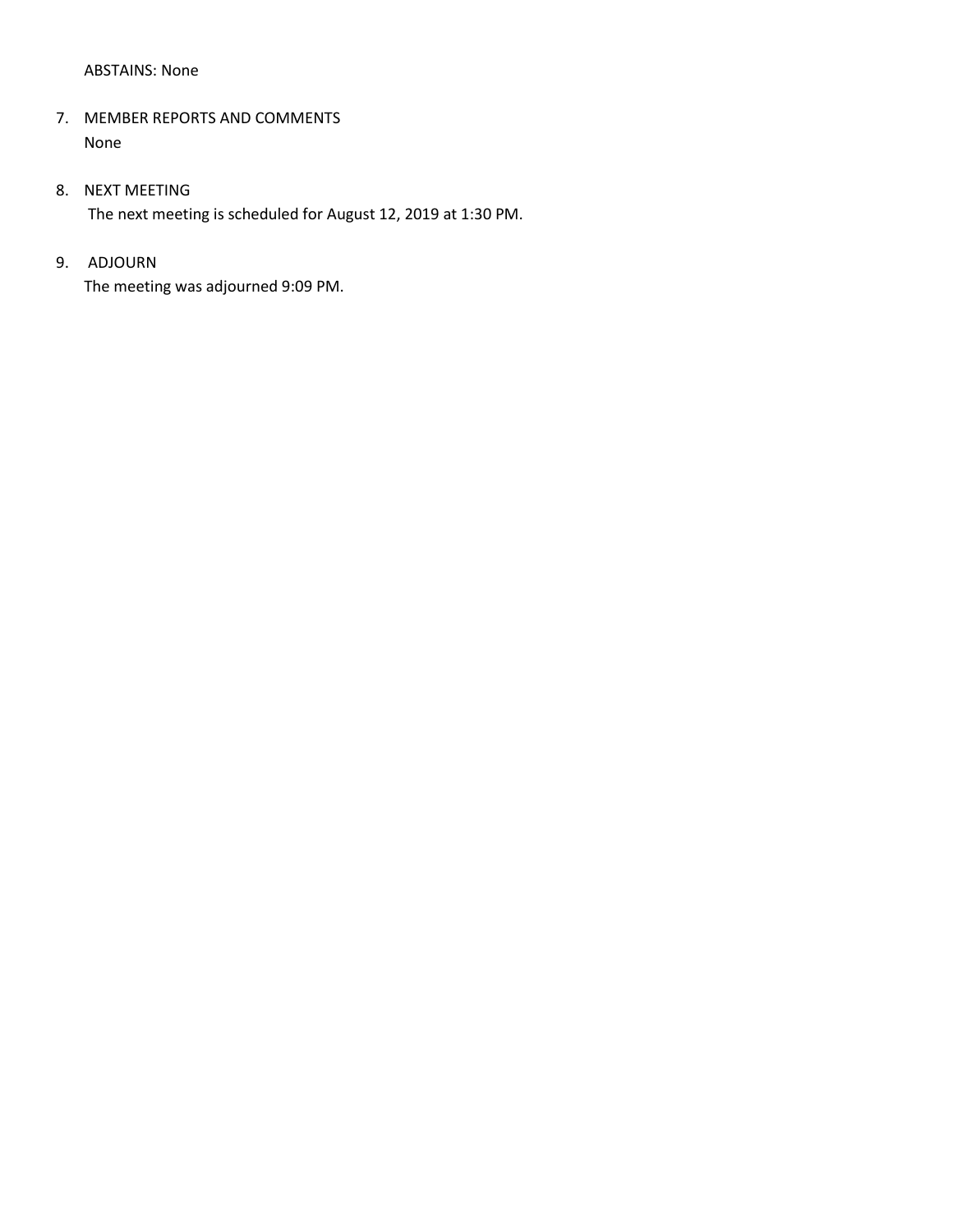# **Glenn Groundwater Authority Board of Directors Meeting**

# July 8, 2019 Glenn County Department of Agriculture, Willows, CA

# Voluntary Sign In Sheet

|                       |                                   |                                                                              | Add me to            | *Groundwater<br>User Type |              |          |                |       |
|-----------------------|-----------------------------------|------------------------------------------------------------------------------|----------------------|---------------------------|--------------|----------|----------------|-------|
| Name                  | <b>Email (or Mailing Address)</b> | <b>Phone Number</b>                                                          | email list<br>Yes/No | D                         | $\mathbf{A}$ |          | M <sub>o</sub> |       |
| HOLLY REIMERS ETAL    | 5600 ROAD200, ORLAIYY             | 530-865-4549                                                                 |                      |                           |              |          |                |       |
| <u>Sandra Clemins</u> | 4509 Co. Rd 200A, Orland          | $530 - 518 - 1556$                                                           |                      |                           |              |          |                |       |
| Sharon Memaho         | Bot 148 Aktois, Ca                | $530 - 517 - 0008$                                                           |                      |                           |              |          |                |       |
| Becker May GRUPHWald  | 25800 Post Ave Orland             | 530 8651575                                                                  |                      | $\cup$                    |              |          |                |       |
| Tack Lohre            | Glenn Georgenderster Dist,        |                                                                              |                      |                           |              |          | $\simeq$       |       |
| ar                    | Coluza Gue Arthor                 |                                                                              |                      | $\vdash$                  |              | $\simeq$ |                |       |
| 10NWA                 |                                   |                                                                              |                      | S.                        |              |          | $\cup$         | $\pm$ |
| V(114m)<br>Exner      | 4795 Canty RDB                    | $530624 - 20410$                                                             |                      | $\bm{\mathsf{X}}$         |              | Un.      |                |       |
| George Swawer         |                                   | 536-682-3131                                                                 |                      | $\geq$                    |              | ⊃        | z              |       |
| $\lambda$ ah<br>$\mu$ |                                   |                                                                              |                      | Ō                         |              | ≏        | $\Rightarrow$  |       |
| BRAYDON DAVISON       |                                   |                                                                              |                      | ≏                         | $\simeq$     | z        | $\geq$         |       |
| $I_{INCE}$ $\gamma$   |                                   |                                                                              |                      |                           | O            |          |                |       |
| Maryann Edwarson      | 1436 Trapetosha Orland            |                                                                              |                      | δ                         |              |          |                |       |
| Puben                 |                                   | $828 - 3911$                                                                 |                      | X                         |              |          |                |       |
|                       |                                   | 828-6638                                                                     |                      |                           |              |          |                |       |
|                       | <b>AA</b>                         | $\mathbf{M}$ is $\mathbf{M}$ in $\mathbf{M}$ in $\mathbf{M}$ in $\mathbf{M}$ |                      |                           |              |          |                |       |

\*Groundwater User Type: D=Domestic; A=Agricultural; T=Industrial; M=Municipal Supply; O=Other